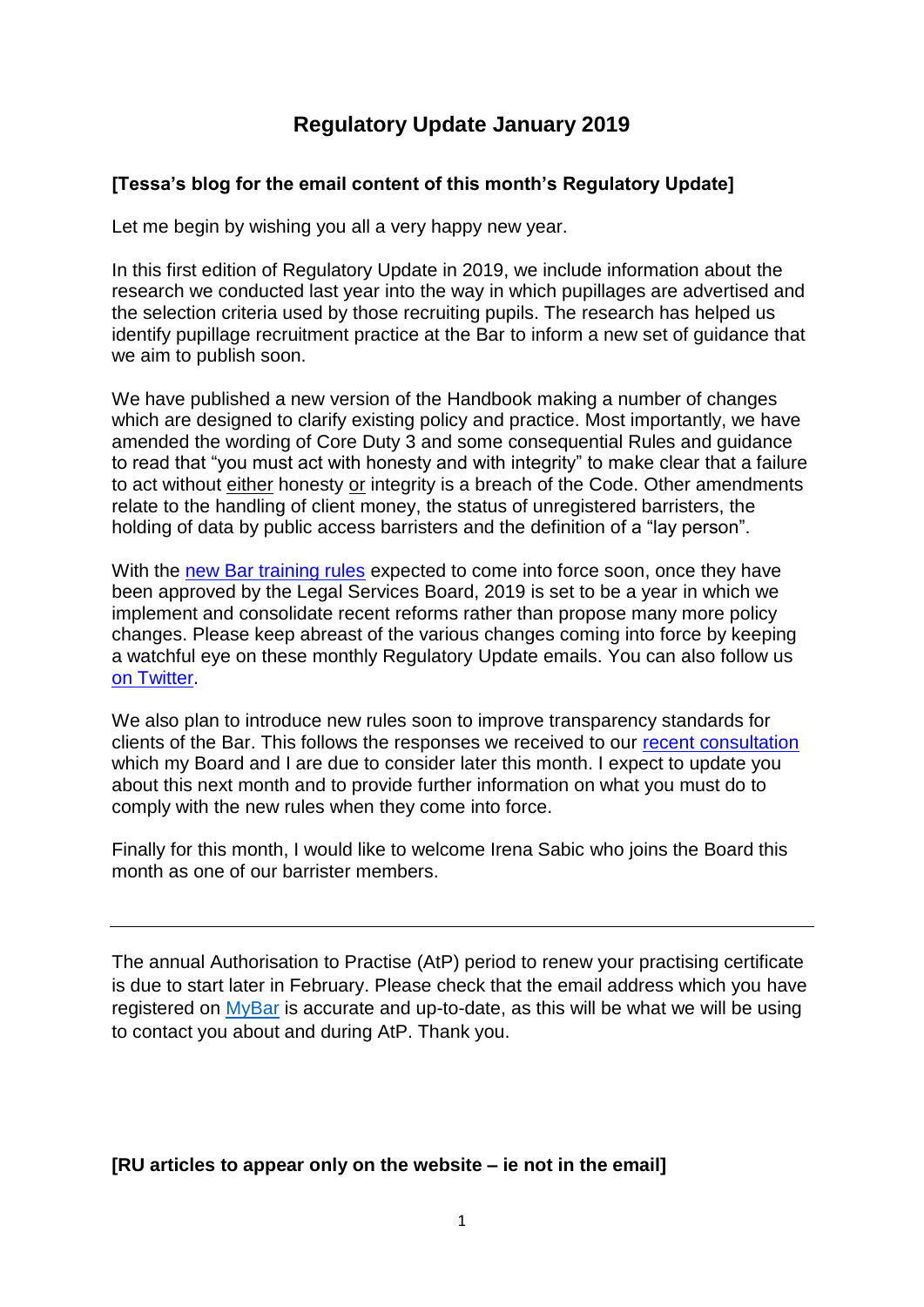# **New version of the BSB Handbook published**

We have published a new version of the [BSB Handbook](https://www.barstandardsboard.org.uk/regulatory-requirements/bsb-handbook/the-handbook-publication/) making a number of changes which are designed to clarify existing policy and practice. The amendments are as follows:

- We have amended the wording of Core Duty 3 and some consequential Rules and guidance to read that "you must act with honesty and with integrity" to make clear that a failure to act without either honesty or integrity is a breach of the Code. This is in line with our existing approach.
- We have amended Rule C73 concerning the holding of client money to make clear the position of barristers who are employed by authorised non-BSB bodies so that the Rule now reads "*Except where you are acting in your capacity as a manager or employee of an authorised (non-BSB) body, you must not receive, control or handle client money apart from what the client pays you for your services."*
- We have amended Rule C94.7 to make clear that unregistered barristers are not to be regarded as "BSB authorised individuals"
- We have amended Rule C131.1 to remove reference to the "permanent" retention of copies of all documents received from their lay clients by Public Access barristers to ensure this requirement is consistent with the General Data Protection Regulation.
- We have amended the definition of a "lay person" in the Handbook to ensure that it is aligned with that in the Legal Services Act 2007 (Schedule 1 paragraph 2(4) and (5)).

# **New barrister Board member for the Bar Standards Board**

We have appointed Irena Sabic as a new barrister Board member.

Irena Sabic was called to the Bar in October 2002. She is a member of Garden Court Chambers and an established public law practitioner with a particular expertise in immigration and asylum, community care, housing and planning law. In recent years Irena has focussed on the representation of vulnerable children and adults subject to immigration control. Irena is regularly invited to deliver lectures and seminars to solicitors, public bodies and NGOs. She is a Trustee and Board member of Trauma Treatment International.

Ms Sabic was selected from a field of strong candidates by an independent panel, chaired by Baroness Tessa Blackstone. Ms. Sabic took up her appointment on 1 January 2019.

# **Important information for Pupillage Training Organisations intending to take on pupils in 2019**

Chambers and organisations that intend to provide pupillages after [the new Bar](https://www.barstandardsboard.org.uk/media-centre/press-releases-and-news/regulator-agrees-new-bar-training-rules/)  [Training rules](https://www.barstandardsboard.org.uk/media-centre/press-releases-and-news/regulator-agrees-new-bar-training-rules/) come into effect later this year must be authorised under the new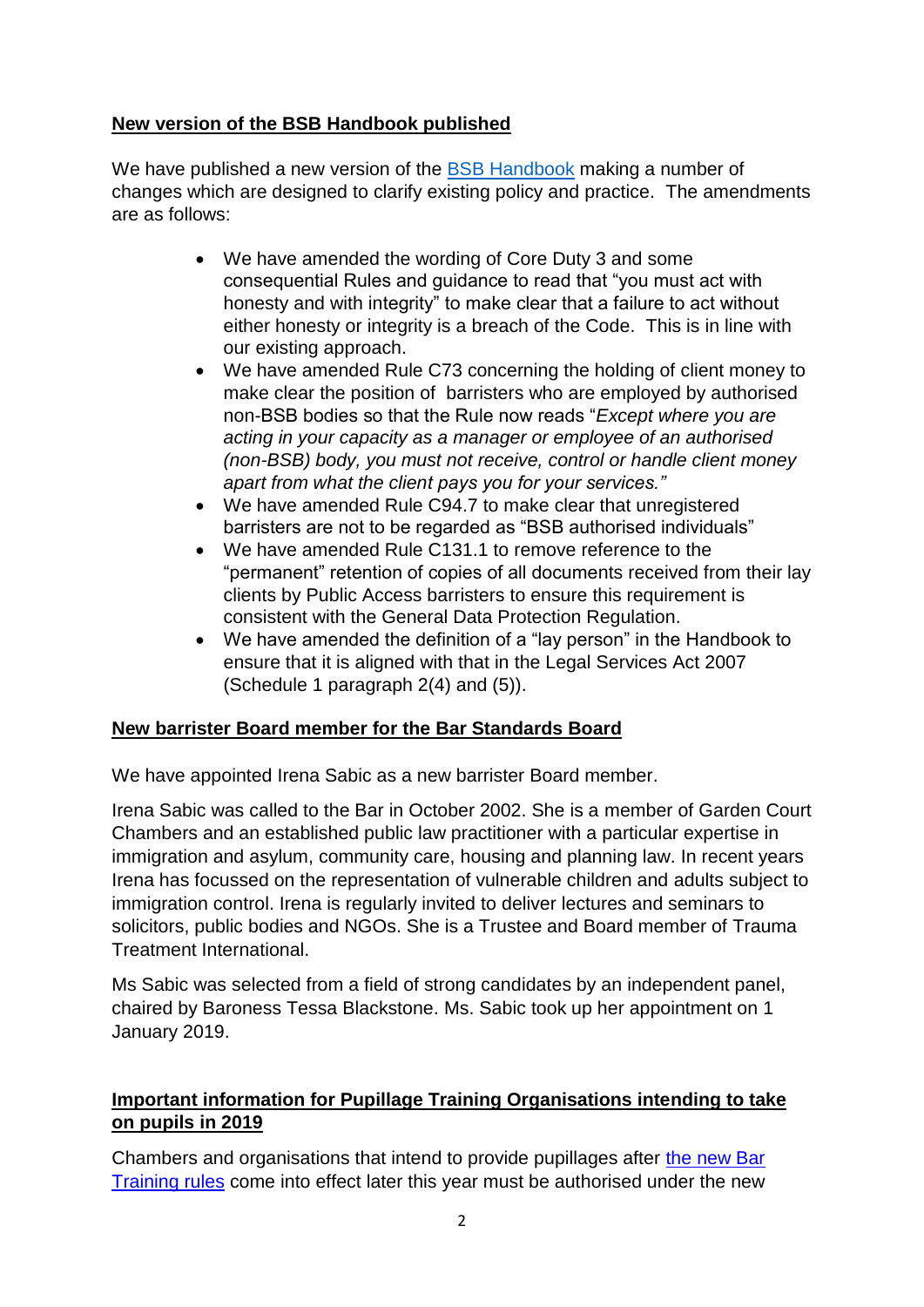[Authorisation Framework](https://www.barstandardsboard.org.uk/qualifying-as-a-barrister/for-intending-aetos/) as an Authorised Education & Training Organisation (AETO). This includes chambers/organisations that are currently authorised as Pupillage Training Organisations (PTOs). The new Bar Training Rules are expected to come into force once they have been approved by the Legal Services Board (LSB). A decision by the LSB is expected by the end of February 2019.

The following questions and answers provide more information about becoming an AETO and in some areas, provide an update on what we have announced previously.

# **How will we be administering the authorisation process?**

In August 2018, we wrote to all chambers, BSB entities and other organisations that provide pupillages. We asked you to complete a short [survey,](https://www.surveymonkey.co.uk/r/DTW63NV?utm_campaign=576265_AETOs%20and%20PTOs%20August%202018&utm_medium=email&utm_source=BSB%20Regulatory%20updates&dm_t=0,0,0,0,0) so we knew which chambers/organisations intended to take on pupils in 2019 and in the future. We will use this information to determine a timeframe for the authorisation process.

# **Have you replied to our survey yet?**

Thank you to all those chambers and organisations who have responded to our survey. From February, we will be writing to those who intend to take on pupils to tell them when they will be required to submit their application for authorisation to become an AETO.

*There are still many organisations that have not responded. It is particularly important that you do so if you intend to take on pupils in 2019, as you must be authorised as an AETO to do so.* If you have not yet responded, please contact [authorisations@barstandardsboard.org.uk](mailto:authorisations@barstandardsboard.org.uk)

# **What will it cost to become authorised as an AETO?**

If you currently train pupils and are authorised as a PTO, there will be no fee to apply for authorisation as an AETO provided that you have responded to our survey by 31 January 2019 to tell us of your intentions. The fees for new applicants are set out in our [consultation document.](https://www.barstandardsboard.org.uk/about-bar-standards-board/consultations/open-consultations/) For most new applicants, we anticipate that the fee will be £250.

# **What does the process to become authorised as an AETO involve?**

We have published the latest version of our Authorisation Framework on our [website.](https://www.barstandardsboard.org.uk/qualifying-as-a-barrister/for-intending-aetos/)

The purpose of the Authorisation Framework is to explain to training providers what they must do to meet our requirements to be authorised to deliver Bar training. In particular, it explains what will be required to comply with the four principles of accessibility, affordability, flexibility and sustaining high standards. Guidance will be published for those providing pupillage and support will be available to you throughout this process.

We are keen to work with existing and prospective providers of pupillage to gather feedback on our process and the new Authorisation Framework. Please [contact us](mailto:authorisations@barstandardsboard.org.uk) if you would like to get involved.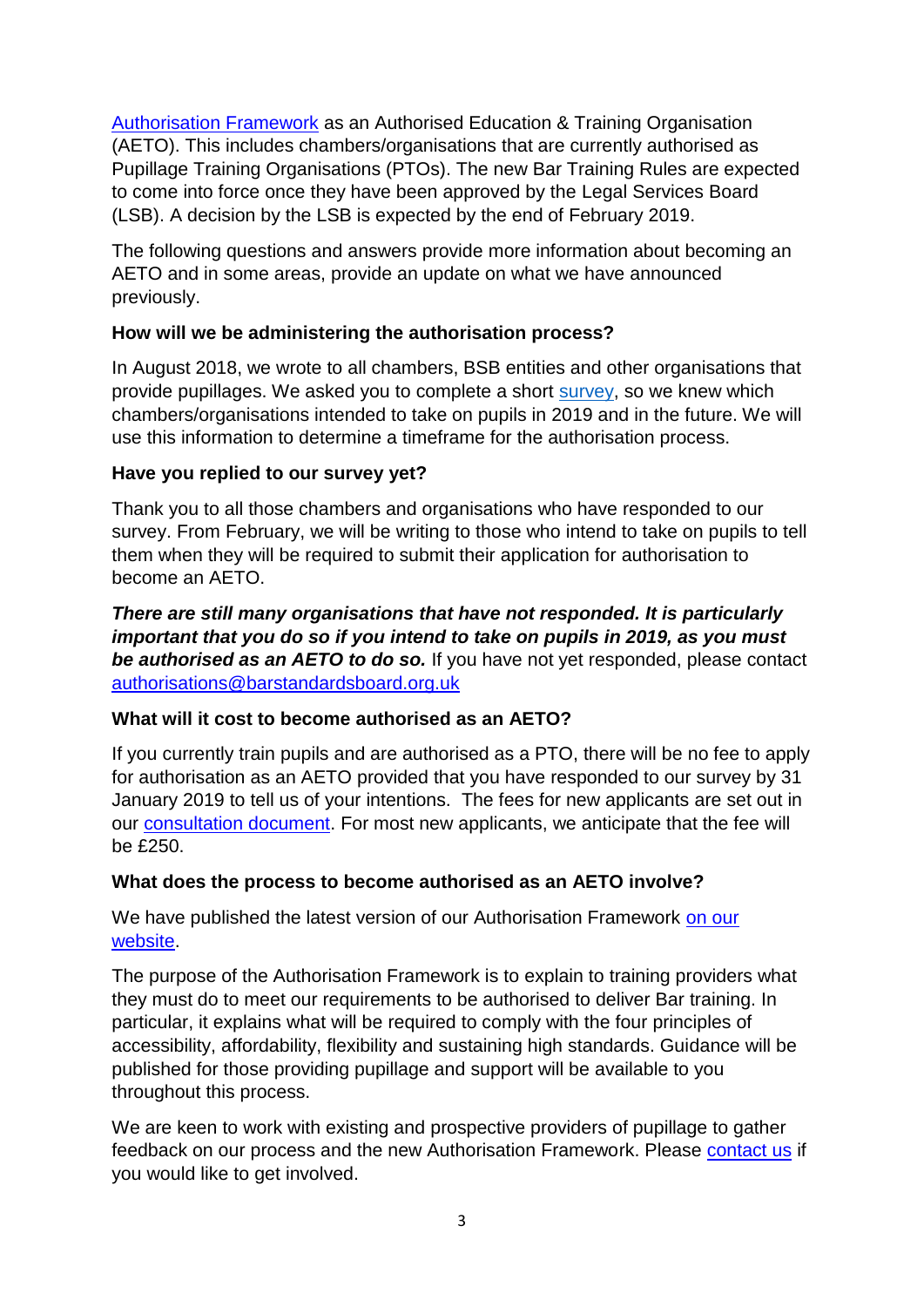# **Can I apply for authorisation before the rule change comes into force?**

If you have applied or intend to apply for authorisation before our new rules come into effect, we will assess your application under the current arrangements for PTOs. We must have received the associated fees and supporting documentation to complete our assessment by the date that the new rules come into effect. However, you will subsequently need to re-apply for authorisation as an AETO under the new arrangements to ensure that you meet the standards of the new Authorisation Framework. You can therefore request that your application be deferred until the new rules come into effect. If you decide to do this, we will work with you to help you meet the necessary standards

Chambers/organisations applying during this period without submitting either fees or supporting documentation by the effective date of the new rules will be assessed under the new rules.

### **What if I am no longer providing pupillages?**

If you do not have any pupils and do not intend to have any in the foreseeable future, please [tell us.](mailto:authorisations@barstandardsboard.org.uk) You will cease to be authorised to provide pupillage from the date that the new rules come into effect.

If you are authorised as a PTO and currently have pupils that commenced on or before the effective date of the new rules, but you do not intend to provide any further pupillages, you will continue to be authorised until the end date of the relevant pupillages.

If you decide to take on pupils in the future again, you can reapply for authorisation as an AETO, but this will attract a fee.

# **What if my organisation is not successfully authorised?**

Our Authorisations Team will work with you to address any areas of concern and meet the required standard.

#### **Any Further Questions?**

If you have any further questions, please contact the Authorisations Team via email to [authorisations@barstandardsboard.org.uk](mailto:authorisations@barstandardsboard.org.uk)

### **BSB seeks views on how to recover costs for overseeing new Bar training rules**

In December 2018 we launched a consultation seeking views on the charging model we propose to introduce for organisations providing Bar training. These organisations are known as Authorised Education and Training Organisations (AETOs).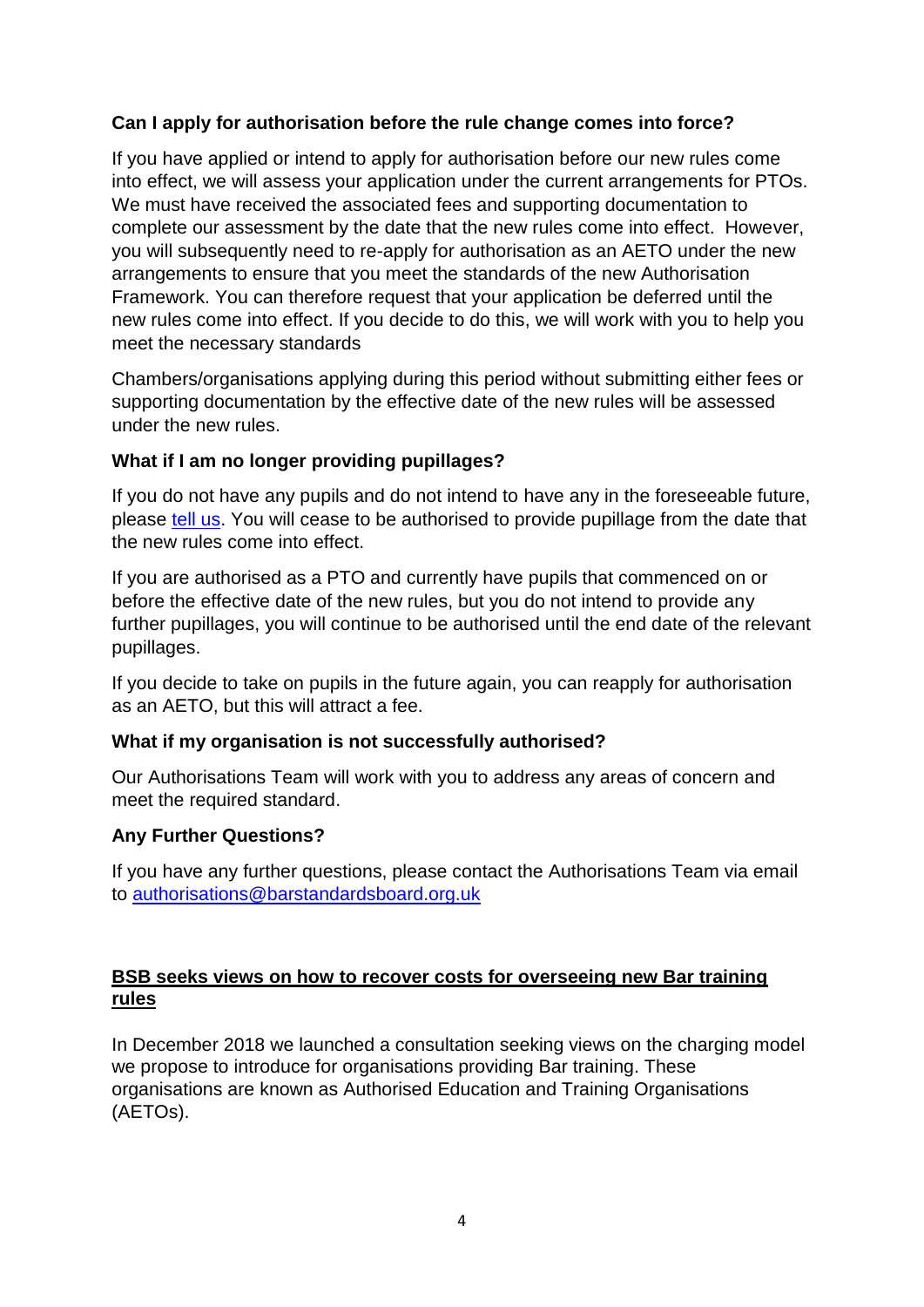The consultation considers how we should recover our costs in authorising and supervising AETOs under the new Bar training rules and in managing the centralised examinations that form part of the qualification process for new barristers.

The consultation seeks views on the extent to which the costs of authorising and supervising Bar training should be met by AETOs – bearing in mind that many vocational training providers pass on these costs to students - or by the profession in the form of contributions from barristers' Practising Certificate Fees (PCF).

The consultation also seeks views on how the cost of the Professional Ethics examination to be taken during pupillage should be recovered. We propose that this should be fully subsidised by the PCF in order to avoid discouraging parts of the Bar from offering pupillage, to reduce negative equality impacts, and to support new entrants to the profession.

Subject to Legal Services Board approval, the new Bar training rules will come into force early this year. You can read the full [consultation](https://www.barstandardsboard.org.uk/media/1969810/fees_consultation_-_aetos.pdf) paper on our website. The closing date for this consultation is 5.00pm on Friday 1 March.

### **Wanted: question writers and markers for Civil Litigation, Criminal Litigation and professional ethics**

**Job Title:** Marker, Professional Ethics **Job Title:** Question Writer, Civil Litigation or Criminal Litigation **Job Title:** Standard Setter, Civil Litigation or Criminal Litigation **Hours:** Part-time

We are seeking to expand our pool of question writers for both Civil Litigation and Criminal Litigation. We are also seeking markers for Professional Ethics, as well as standard setters for all three subjects (those who help to determine the pass mark).

We welcome applications for all three roles from legal academics and from barristers and solicitors qualified to practice in England and Wales. You may apply for several roles.

Question writers are required to provide and edit multiple choice Civil Litigation or Criminal Litigation questions to an acceptable standard as determined by us. You will work from home on a part-time, project-by-project basis with the number of questions and syllabus topics determined by us. Previous experience of question writing is desirable but not essential.

Markers are required to mark short answer questions on Professional Ethics. Previous experience of marking examination scripts is desirable but not essential as training will be given and standardisation meetings will be held. There is some element of home working and you will be required to attend meetings at our office.

Standard setters are required to define the boundary between passing and failing by making judgements on candidates' performances and the nature of the skill or subject matter using recognised methodologies. Standard setters are required for all